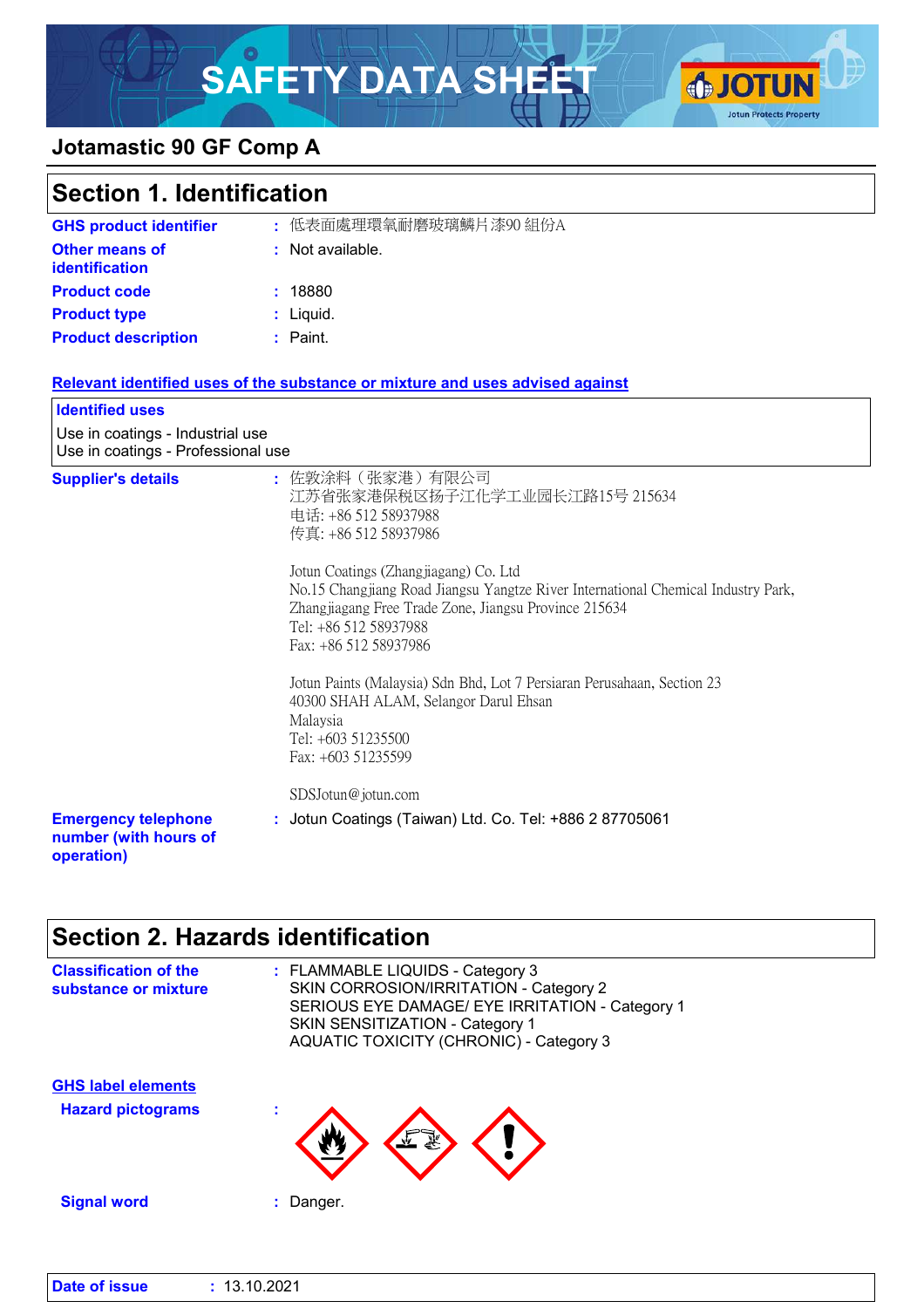### **Section 2. Hazards identification**

| <b>Hazard statements</b>                        | : Flammable liquid and vapor.<br>Causes skin irritation.<br>May cause an allergic skin reaction.<br>Causes serious eye damage.<br>Harmful to aquatic life with long lasting effects.                                                                                                                                                                           |
|-------------------------------------------------|----------------------------------------------------------------------------------------------------------------------------------------------------------------------------------------------------------------------------------------------------------------------------------------------------------------------------------------------------------------|
| <b>Precautionary statements</b>                 |                                                                                                                                                                                                                                                                                                                                                                |
| <b>Prevention</b>                               | : Wear protective gloves. Wear eye or face protection. Keep away from heat, hot<br>surfaces, sparks, open flames and other ignition sources. No smoking. Avoid<br>release to the environment. Avoid breathing vapor.                                                                                                                                           |
| <b>Response</b>                                 | : Take off contaminated clothing and wash it before reuse. IF ON SKIN: Wash with<br>plenty of water. If skin irritation or rash occurs: Get medical advice or attention. IF<br>IN EYES: Rinse cautiously with water for several minutes. Remove contact lenses, if<br>present and easy to do. Continue rinsing. Immediately call a POISON CENTER or<br>doctor. |
| <b>Storage</b>                                  | : Store in a well-ventilated place. Keep cool.                                                                                                                                                                                                                                                                                                                 |
| <b>Disposal</b>                                 | : Dispose of contents and container in accordance with all local, regional, national<br>and international regulations.                                                                                                                                                                                                                                         |
| <b>Other hazards which do not : None known.</b> |                                                                                                                                                                                                                                                                                                                                                                |

**result in classification**

### **Section 3. Composition/information on ingredients**

| Substance/mixture                              | : Mixture        |
|------------------------------------------------|------------------|
| <b>Other means of</b><br><i>identification</i> | : Not available. |

#### **CAS number/other identifiers**

| <b>CAS</b> number   | : Not applicable. |
|---------------------|-------------------|
| <b>Product code</b> | : 18880           |

| <b>Product name</b>                                      | <b>Concentration</b>                       | <b>CAS number</b>        |
|----------------------------------------------------------|--------------------------------------------|--------------------------|
| epoxy resin (MW $\leq$ 700)                              | $≥10 - ≤25$                                | 1675-54-3                |
| 4,4'-Isopropylidenediphenol, oligomeric reaction         | ≤10                                        | 67989-52-0               |
| products with 1-chloro-2,3-epoxypropane, reaction        |                                            |                          |
| products with fatty acids, C18-unsatd., dimers           |                                            |                          |
| xylene<br>hydrocarbons, c9-unsatd., polymd.              | ≤10<br>$\leq 5$                            | 1330-20-7<br>71302-83-5  |
| 2-methylpropan-1-ol                                      | $\leq 5$                                   | 78-83-1                  |
| glycidyl ether of 3-alkyl phenol                         | $\leq 5$                                   | 68413-24-1               |
| benzyl alcohol                                           | $\leq$ 3                                   | 100-51-6                 |
| ethylbenzene                                             | ≤3                                         | 100-41-4                 |
| Phenol, methylstyrenated                                 | $\leq$ 3                                   | 68512-30-1               |
| Phenol, styrenated                                       | $\leq$ 3                                   | 61788-44-1               |
|                                                          |                                            |                          |
| 物品名稱                                                     | 濃度                                         | 化學文摘社登記號碼(CAS No.)       |
| 環氧樹脂 (MW < 700)                                          | $>10 - 25$                                 | 1675-54-3                |
| C18-不饱和脂肪酸二聚体与4,4'-(1-甲基亚乙基)联(二)                         | $\leq 10$                                  | 67989-52-0               |
| 苯酚和氯甲基环氧乙烷的聚合物                                           |                                            |                          |
| 二甲苯                                                      | $\leq 10$                                  | 1330-20-7                |
| Hydrocarbons, C9-unsatd., polymd.                        | $\leq 5$                                   | 71302-83-5               |
| 異丁醇                                                      | $\leq 5$                                   | 78-83-1                  |
| Cashew, nutshell liq., oligomeric reaction products with | $\leq^5$                                   | 68413-24-1               |
| 1-chloro-2,3-epoxypropane                                |                                            |                          |
| benzyl alcohol                                           | $\leq$ <sup>3</sup>                        | $100 - 51 - 6$           |
| 苯乙烷                                                      | $\leq$ <sup>3</sup>                        | $100 - 41 - 4$           |
| Phenol, methylstyrenated<br>Phenol, styrenated           | $\leq$ <sup>3</sup><br>$\leq$ <sup>3</sup> | 68512-30-1<br>61788-44-1 |

**There are no additional ingredients present which, within the current knowledge of the supplier and in the concentrations applicable, are classified as hazardous to health or the environment and hence require reporting in this section.**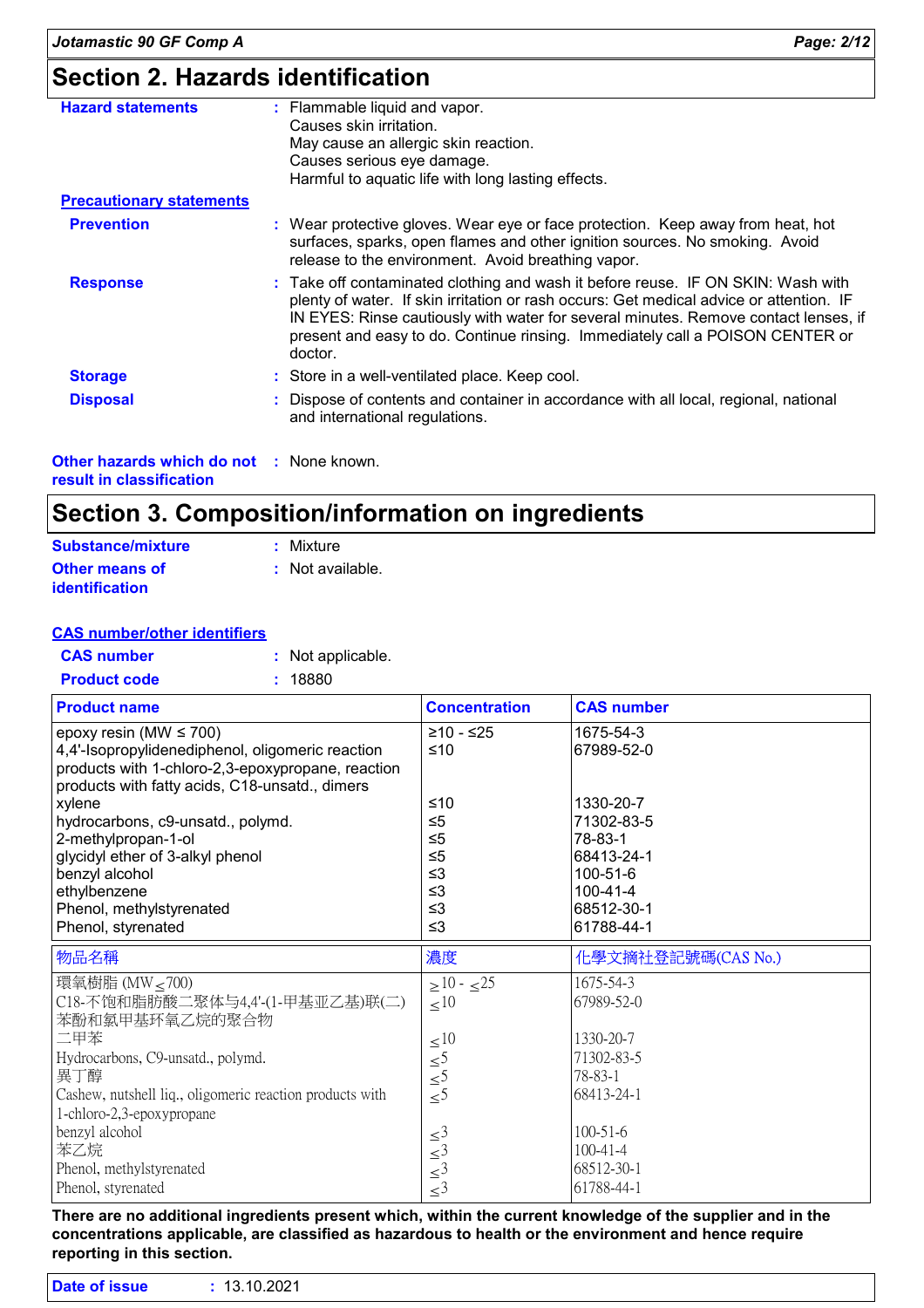### **Section 3. Composition/information on ingredients**

**Occupational exposure limits, if available, are listed in Section 8.**

### **Section 4. First aid measures**

| <b>Description of necessary first aid measures</b> |  |
|----------------------------------------------------|--|
|----------------------------------------------------|--|

| <b>Eye contact</b>  | : Get medical attention immediately. Call a poison center or physician. Immediately<br>flush eyes with plenty of water, occasionally lifting the upper and lower eyelids.<br>Check for and remove any contact lenses. Continue to rinse for at least 10 minutes.<br>Chemical burns must be treated promptly by a physician.                                                                                                                                                                                                                                                                                                                                                                                                                                                                                                                                                            |
|---------------------|----------------------------------------------------------------------------------------------------------------------------------------------------------------------------------------------------------------------------------------------------------------------------------------------------------------------------------------------------------------------------------------------------------------------------------------------------------------------------------------------------------------------------------------------------------------------------------------------------------------------------------------------------------------------------------------------------------------------------------------------------------------------------------------------------------------------------------------------------------------------------------------|
| <b>Inhalation</b>   | : Get medical attention immediately. Call a poison center or physician. Remove<br>victim to fresh air and keep at rest in a position comfortable for breathing. If it is<br>suspected that fumes are still present, the rescuer should wear an appropriate mask<br>or self-contained breathing apparatus. If not breathing, if breathing is irregular or if<br>respiratory arrest occurs, provide artificial respiration or oxygen by trained personnel.<br>It may be dangerous to the person providing aid to give mouth-to-mouth<br>resuscitation. If unconscious, place in recovery position and get medical attention<br>immediately. Maintain an open airway. Loosen tight clothing such as a collar, tie,<br>belt or waistband.                                                                                                                                                  |
| <b>Skin contact</b> | Get medical attention immediately. Call a poison center or physician. Wash with<br>plenty of soap and water. Remove contaminated clothing and shoes. Wash<br>contaminated clothing thoroughly with water before removing it, or wear gloves.<br>Continue to rinse for at least 10 minutes. Chemical burns must be treated promptly<br>by a physician. In the event of any complaints or symptoms, avoid further exposure.<br>Wash clothing before reuse. Clean shoes thoroughly before reuse.                                                                                                                                                                                                                                                                                                                                                                                          |
| <b>Ingestion</b>    | : Get medical attention immediately. Call a poison center or physician. Wash out<br>mouth with water. Remove dentures if any. Remove victim to fresh air and keep at<br>rest in a position comfortable for breathing. If material has been swallowed and the<br>exposed person is conscious, give small quantities of water to drink. Stop if the<br>exposed person feels sick as vomiting may be dangerous. Do not induce vomiting<br>unless directed to do so by medical personnel. If vomiting occurs, the head should<br>be kept low so that vomit does not enter the lungs. Chemical burns must be treated<br>promptly by a physician. Never give anything by mouth to an unconscious person.<br>If unconscious, place in recovery position and get medical attention immediately.<br>Maintain an open airway. Loosen tight clothing such as a collar, tie, belt or<br>waistband. |

|                                       | <b>Most important symptoms/effects, acute and delayed</b>                                                                      |
|---------------------------------------|--------------------------------------------------------------------------------------------------------------------------------|
| <b>Potential acute health effects</b> |                                                                                                                                |
| <b>Eye contact</b>                    | : Causes serious eye damage.                                                                                                   |
| <b>Inhalation</b>                     | : No known significant effects or critical hazards.                                                                            |
| <b>Skin contact</b>                   | : Causes skin irritation. May cause an allergic skin reaction.                                                                 |
| <b>Ingestion</b>                      | : No known significant effects or critical hazards.                                                                            |
| <b>Over-exposure signs/symptoms</b>   |                                                                                                                                |
| <b>Eye contact</b>                    | : Adverse symptoms may include the following:<br>pain<br>watering<br>redness                                                   |
| <b>Inhalation</b>                     | : No specific data.                                                                                                            |
| <b>Skin contact</b>                   | : Adverse symptoms may include the following:<br>pain or irritation<br>redness<br>blistering may occur                         |
| <b>Ingestion</b>                      | : Adverse symptoms may include the following:<br>stomach pains                                                                 |
|                                       | Indication of immediate medical attention and special treatment needed, if necessary                                           |
| <b>Notes to physician</b>             | : Treat symptomatically. Contact poison treatment specialist immediately if large<br>quantities have been ingested or inhaled. |
| <b>Specific treatments</b>            | : No specific treatment.                                                                                                       |

| Date of issue | : 13.10.2021 |
|---------------|--------------|
|               |              |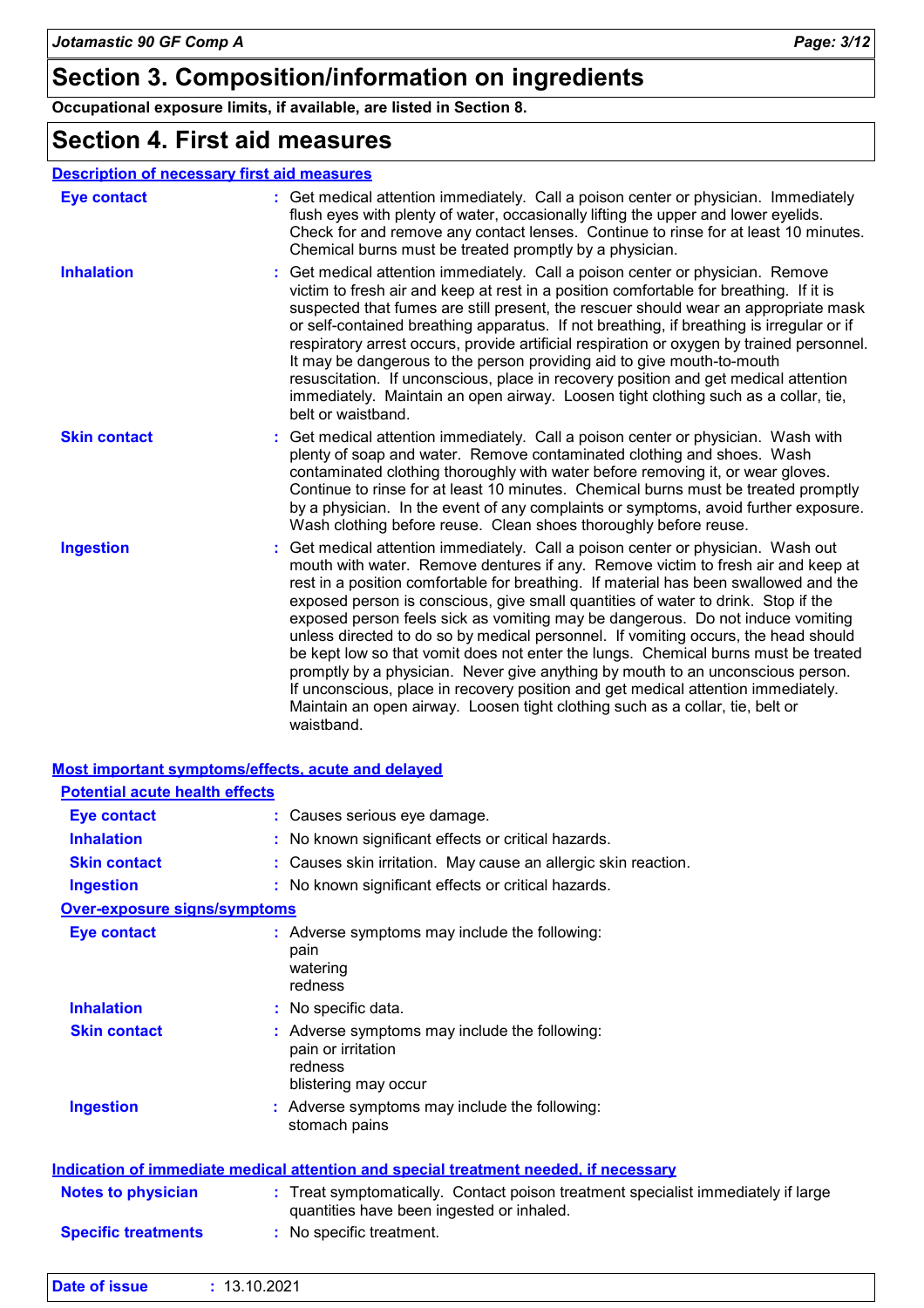### **Section 4. First aid measures**

| mask or self-contained breathing apparatus. It may be dangerous to the person<br>providing aid to give mouth-to-mouth resuscitation. Wash contaminated clothing<br>thoroughly with water before removing it, or wear gloves. | <b>Protection of first-aiders</b> | : No action shall be taken involving any personal risk or without suitable training. If it<br>is suspected that fumes are still present, the rescuer should wear an appropriate |
|------------------------------------------------------------------------------------------------------------------------------------------------------------------------------------------------------------------------------|-----------------------------------|---------------------------------------------------------------------------------------------------------------------------------------------------------------------------------|
|------------------------------------------------------------------------------------------------------------------------------------------------------------------------------------------------------------------------------|-----------------------------------|---------------------------------------------------------------------------------------------------------------------------------------------------------------------------------|

#### **See toxicological information (Section 11)**

### **Section 5. Fire-fighting measures**

| <b>Extinguishing media</b>                               |                                                                                                                                                                                                                                                                                                                                                                                                                                   |
|----------------------------------------------------------|-----------------------------------------------------------------------------------------------------------------------------------------------------------------------------------------------------------------------------------------------------------------------------------------------------------------------------------------------------------------------------------------------------------------------------------|
| <b>Suitable extinguishing</b><br>media                   | : Use dry chemical, $CO2$ , water spray (fog) or foam.                                                                                                                                                                                                                                                                                                                                                                            |
| <b>Unsuitable extinguishing</b><br>media                 | : Do not use water jet.                                                                                                                                                                                                                                                                                                                                                                                                           |
| <b>Specific hazards arising</b><br>from the chemical     | : Flammable liquid and vapor. Runoff to sewer may create fire or explosion hazard.<br>In a fire or if heated, a pressure increase will occur and the container may burst, with<br>the risk of a subsequent explosion. This material is harmful to aquatic life with long<br>lasting effects. Fire water contaminated with this material must be contained and<br>prevented from being discharged to any waterway, sewer or drain. |
| <b>Hazardous thermal</b><br>decomposition products       | : Decomposition products may include the following materials:<br>carbon dioxide<br>carbon monoxide<br>halogenated compounds<br>metal oxide/oxides                                                                                                                                                                                                                                                                                 |
| <b>Special protective actions</b><br>for fire-fighters   | : Promptly isolate the scene by removing all persons from the vicinity of the incident if<br>there is a fire. No action shall be taken involving any personal risk or without<br>suitable training. Move containers from fire area if this can be done without risk.<br>Use water spray to keep fire-exposed containers cool.                                                                                                     |
| <b>Special protective</b><br>equipment for fire-fighters | : Fire-fighters should wear appropriate protective equipment and self-contained<br>breathing apparatus (SCBA) with a full face-piece operated in positive pressure<br>mode.                                                                                                                                                                                                                                                       |

### **Section 6. Accidental release measures**

| <b>Personal precautions,</b><br>protective equipment and<br>emergency procedures | : No action shall be taken involving any personal risk or without suitable training.<br>Evacuate surrounding areas. Keep unnecessary and unprotected personnel from<br>entering. Do not touch or walk through spilled material. Shut off all ignition sources.<br>No flares, smoking or flames in hazard area. Do not breathe vapor or mist. Provide<br>adequate ventilation. Wear appropriate respirator when ventilation is inadequate.<br>Put on appropriate personal protective equipment. |
|----------------------------------------------------------------------------------|------------------------------------------------------------------------------------------------------------------------------------------------------------------------------------------------------------------------------------------------------------------------------------------------------------------------------------------------------------------------------------------------------------------------------------------------------------------------------------------------|
| <b>Environmental precautions</b>                                                 | : Avoid dispersal of spilled material and runoff and contact with soil, waterways,<br>drains and sewers. Inform the relevant authorities if the product has caused<br>environmental pollution (sewers, waterways, soil or air). Water polluting material.<br>May be harmful to the environment if released in large quantities.                                                                                                                                                                |

#### **Methods and materials for containment and cleaning up**

Stop leak if without risk. Move containers from spill area. Use spark-proof tools and explosion-proof equipment. Dilute with water and mop up if water-soluble. Alternatively, or if water-insoluble, absorb with an inert dry material and place in an appropriate waste disposal container. Dispose of via a licensed waste disposal contractor. **Small spill :**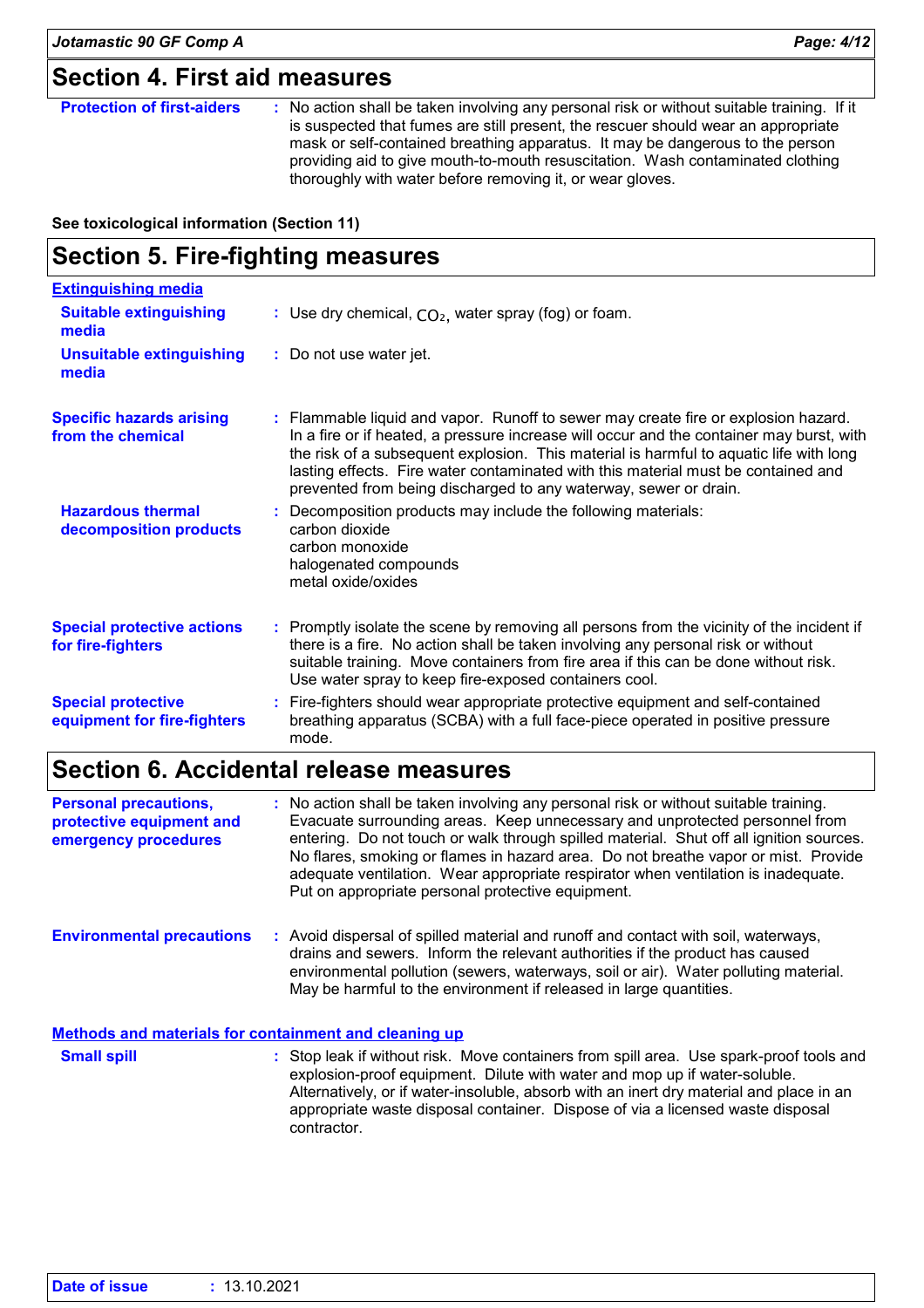### **Section 6. Accidental release measures**

#### Stop leak if without risk. Move containers from spill area. Use spark-proof tools and explosion-proof equipment. Approach release from upwind. Prevent entry into sewers, water courses, basements or confined areas. Wash spillages into an effluent treatment plant or proceed as follows. Contain and collect spillage with noncombustible, absorbent material e.g. sand, earth, vermiculite or diatomaceous earth and place in container for disposal according to local regulations (see Section 13). Dispose of via a licensed waste disposal contractor. Contaminated absorbent material may pose the same hazard as the spilled product. Note: see Section 1 for emergency contact information and Section 13 for waste disposal. **Large spill :**

### **Section 7. Handling and storage**

| <b>Precautions for safe handling</b>                                             |                                                                                                                                                                                                                                                                                                                                                                                                                                                                                                                                                                                                                                                                                                                                                                                                                                                                                                                                                                                                                                |
|----------------------------------------------------------------------------------|--------------------------------------------------------------------------------------------------------------------------------------------------------------------------------------------------------------------------------------------------------------------------------------------------------------------------------------------------------------------------------------------------------------------------------------------------------------------------------------------------------------------------------------------------------------------------------------------------------------------------------------------------------------------------------------------------------------------------------------------------------------------------------------------------------------------------------------------------------------------------------------------------------------------------------------------------------------------------------------------------------------------------------|
| <b>Protective measures</b>                                                       | : Put on appropriate personal protective equipment (see Section 8). Persons with a<br>history of skin sensitization problems should not be employed in any process in<br>which this product is used. Do not get in eyes or on skin or clothing. Do not breathe<br>vapor or mist. Do not ingest. Avoid release to the environment. Use only with<br>adequate ventilation. Wear appropriate respirator when ventilation is inadequate.<br>Do not enter storage areas and confined spaces unless adequately ventilated.<br>Keep in the original container or an approved alternative made from a compatible<br>material, kept tightly closed when not in use. Store and use away from heat, sparks,<br>open flame or any other ignition source. Use explosion-proof electrical (ventilating,<br>lighting and material handling) equipment. Use only non-sparking tools. Take<br>precautionary measures against electrostatic discharges. Empty containers retain<br>product residue and can be hazardous. Do not reuse container. |
| <b>Advice on general</b><br>occupational hygiene                                 | : Eating, drinking and smoking should be prohibited in areas where this material is<br>handled, stored and processed. Workers should wash hands and face before<br>eating, drinking and smoking. Remove contaminated clothing and protective<br>equipment before entering eating areas. See also Section 8 for additional<br>information on hygiene measures.                                                                                                                                                                                                                                                                                                                                                                                                                                                                                                                                                                                                                                                                  |
| <b>Conditions for safe storage,</b><br>including any<br><b>incompatibilities</b> | : Store in accordance with local regulations. Store in a segregated and approved<br>area. Store in original container protected from direct sunlight in a dry, cool and well-<br>ventilated area, away from incompatible materials (see Section 10) and food and<br>drink. Store locked up. Eliminate all ignition sources. Separate from oxidizing<br>materials. Keep container tightly closed and sealed until ready for use. Containers<br>that have been opened must be carefully resealed and kept upright to prevent<br>leakage. Do not store in unlabeled containers. Use appropriate containment to<br>avoid environmental contamination. See Section 10 for incompatible materials<br>before handling or use.                                                                                                                                                                                                                                                                                                         |

### **Section 8. Exposure controls/personal protection**

#### **Control parameters**

#### **Occupational exposure limits**

| <b>Ingredient name</b> | <b>Exposure limits</b>                                                                                                                                                                                                                                         |  |  |  |
|------------------------|----------------------------------------------------------------------------------------------------------------------------------------------------------------------------------------------------------------------------------------------------------------|--|--|--|
| xylene                 | TW Minstry of Labor, labor permissible<br>workplace exposure standards, allowable<br>concentration (Taiwan, 3/2018).<br>STEL: 542.5 mg/m <sup>3</sup> 15 minutes.<br>STEL: 125 ppm 15 minutes.<br>TWA: 434 mg/m <sup>3</sup> 8 hours.<br>TWA: 100 ppm 8 hours. |  |  |  |
| 2-methylpropan-1-ol    | TW Minstry of Labor, labor permissible<br>workplace exposure standards, allowable<br>concentration (Taiwan, 3/2018).<br>STEL: 228 mg/m <sup>3</sup> 15 minutes.<br>STEL: 75 ppm 15 minutes.<br>TWA: 152 mg/m <sup>3</sup> 8 hours.<br>TWA: 50 ppm 8 hours.     |  |  |  |
| ethylbenzene           | TW Minstry of Labor, labor permissible<br>workplace exposure standards, allowable<br>concentration (Taiwan, 3/2018).                                                                                                                                           |  |  |  |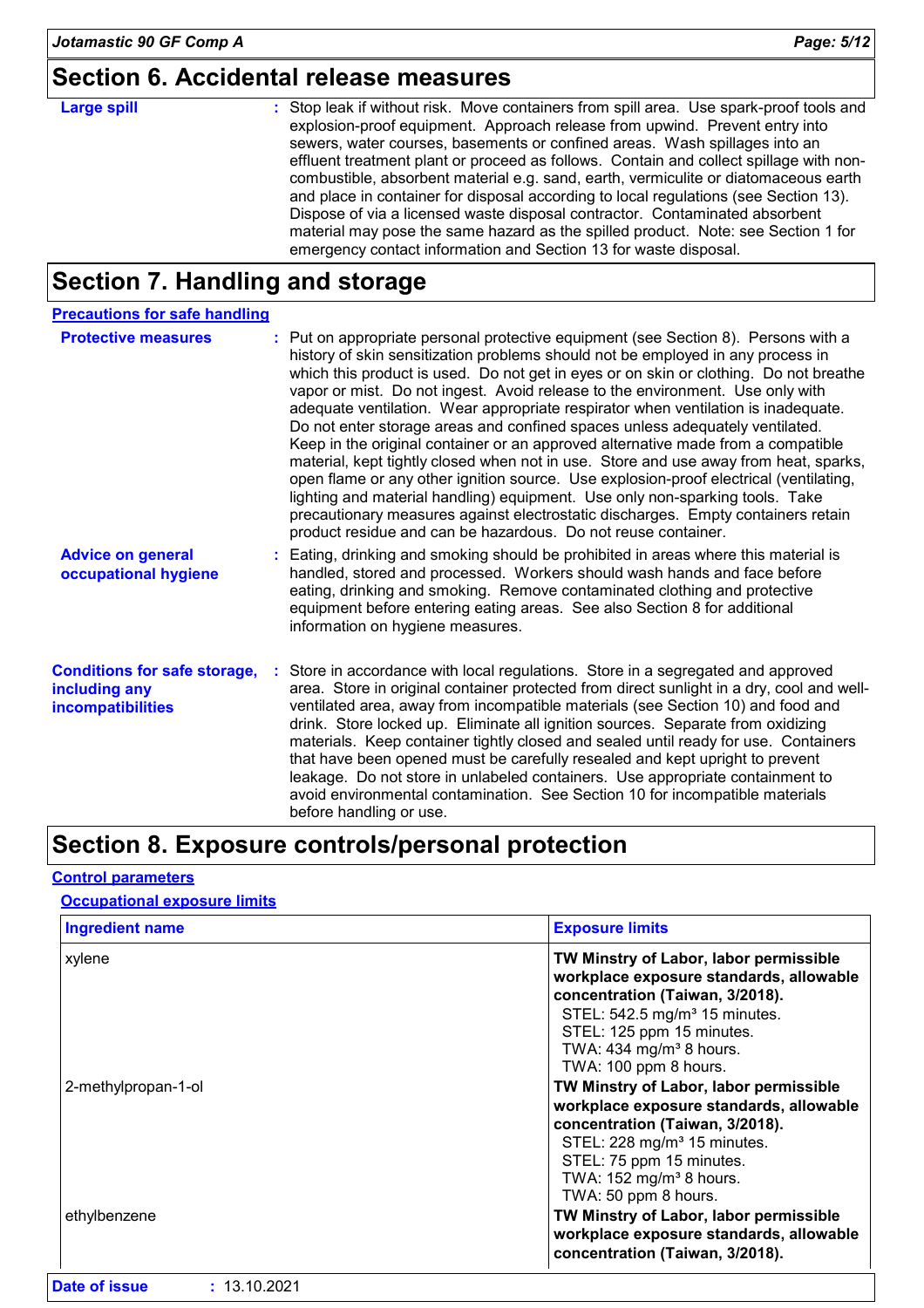|                                                   | STEL: 125 ppm 15 minutes.<br>STEL: 542.5 mg/m <sup>3</sup> 15 minutes.<br>TWA: 100 ppm 8 hours.<br>TWA: $434$ mg/m <sup>3</sup> 8 hours.                                                                                                                                                                                                                                                                                                                                                                                                                                                                                                                                                                                                                                                                                          |
|---------------------------------------------------|-----------------------------------------------------------------------------------------------------------------------------------------------------------------------------------------------------------------------------------------------------------------------------------------------------------------------------------------------------------------------------------------------------------------------------------------------------------------------------------------------------------------------------------------------------------------------------------------------------------------------------------------------------------------------------------------------------------------------------------------------------------------------------------------------------------------------------------|
| <b>Appropriate engineering</b><br><b>controls</b> | : Use only with adequate ventilation. Use process enclosures, local exhaust<br>ventilation or other engineering controls to keep worker exposure to airborne<br>contaminants below any recommended or statutory limits. The engineering controls<br>also need to keep gas, vapor or dust concentrations below any lower explosive<br>limits. Use explosion-proof ventilation equipment.                                                                                                                                                                                                                                                                                                                                                                                                                                           |
| <b>Individual protection measures</b>             |                                                                                                                                                                                                                                                                                                                                                                                                                                                                                                                                                                                                                                                                                                                                                                                                                                   |
| <b>Respiratory protection</b>                     | Based on the hazard and potential for exposure, select a respirator that meets the<br>appropriate standard or certification. Respirators must be used according to a<br>respiratory protection program to ensure proper fitting, training, and other important<br>aspects of use.                                                                                                                                                                                                                                                                                                                                                                                                                                                                                                                                                 |
| <b>Hand protection</b>                            | : Chemical-resistant, impervious gloves complying with an approved standard should<br>be worn at all times when handling chemical products if a risk assessment indicates<br>this is necessary. Considering the parameters specified by the glove manufacturer,<br>check during use that the gloves are still retaining their protective properties. It<br>should be noted that the time to breakthrough for any glove material may be<br>different for different glove manufacturers. In the case of mixtures, consisting of<br>several substances, the protection time of the gloves cannot be accurately<br>estimated.                                                                                                                                                                                                         |
|                                                   | There is no one glove material or combination of materials that will give unlimited<br>resistance to any individual or combination of chemicals.<br>The breakthrough time must be greater than the end use time of the product.<br>The instructions and information provided by the glove manufacturer on use,<br>storage, maintenance and replacement must be followed.<br>Gloves should be replaced regularly and if there is any sign of damage to the glove<br>material.<br>Always ensure that gloves are free from defects and that they are stored and used<br>correctly.<br>The performance or effectiveness of the glove may be reduced by physical/chemical<br>damage and poor maintenance.<br>Barrier creams may help to protect the exposed areas of the skin but should not be<br>applied once exposure has occurred. |
|                                                   | Wear suitable gloves tested to EN374.<br>Recommended, gloves(breakthrough time) > 8 hours: Responder, Viton®, 4H,<br>Teflon<br>Not recommended, gloves(breakthrough time) < 1 hour: PVC<br>May be used, gloves(breakthrough time) 4 - 8 hours: butyl rubber, nitrile rubber,<br>neoprene, polyvinyl alcohol (PVA)                                                                                                                                                                                                                                                                                                                                                                                                                                                                                                                 |
| <b>Eye protection</b>                             | : Safety eyewear complying with an approved standard should be used when a risk<br>assessment indicates this is necessary to avoid exposure to liquid splashes, mists,<br>gases or dusts. If contact is possible, the following protection should be worn,<br>unless the assessment indicates a higher degree of protection: chemical splash<br>goggles and/or face shield. If inhalation hazards exist, a full-face respirator may be<br>required instead.                                                                                                                                                                                                                                                                                                                                                                       |
| <b>Body protection</b>                            | Personal protective equipment for the body should be selected based on the task<br>being performed and the risks involved and should be approved by a specialist<br>before handling this product. When there is a risk of ignition from static electricity,<br>wear anti-static protective clothing. For the greatest protection from static<br>discharges, clothing should include anti-static overalls, boots and gloves.                                                                                                                                                                                                                                                                                                                                                                                                       |
| <b>Other skin protection</b>                      | : Appropriate footwear and any additional skin protection measures should be<br>selected based on the task being performed and the risks involved and should be<br>approved by a specialist before handling this product.                                                                                                                                                                                                                                                                                                                                                                                                                                                                                                                                                                                                         |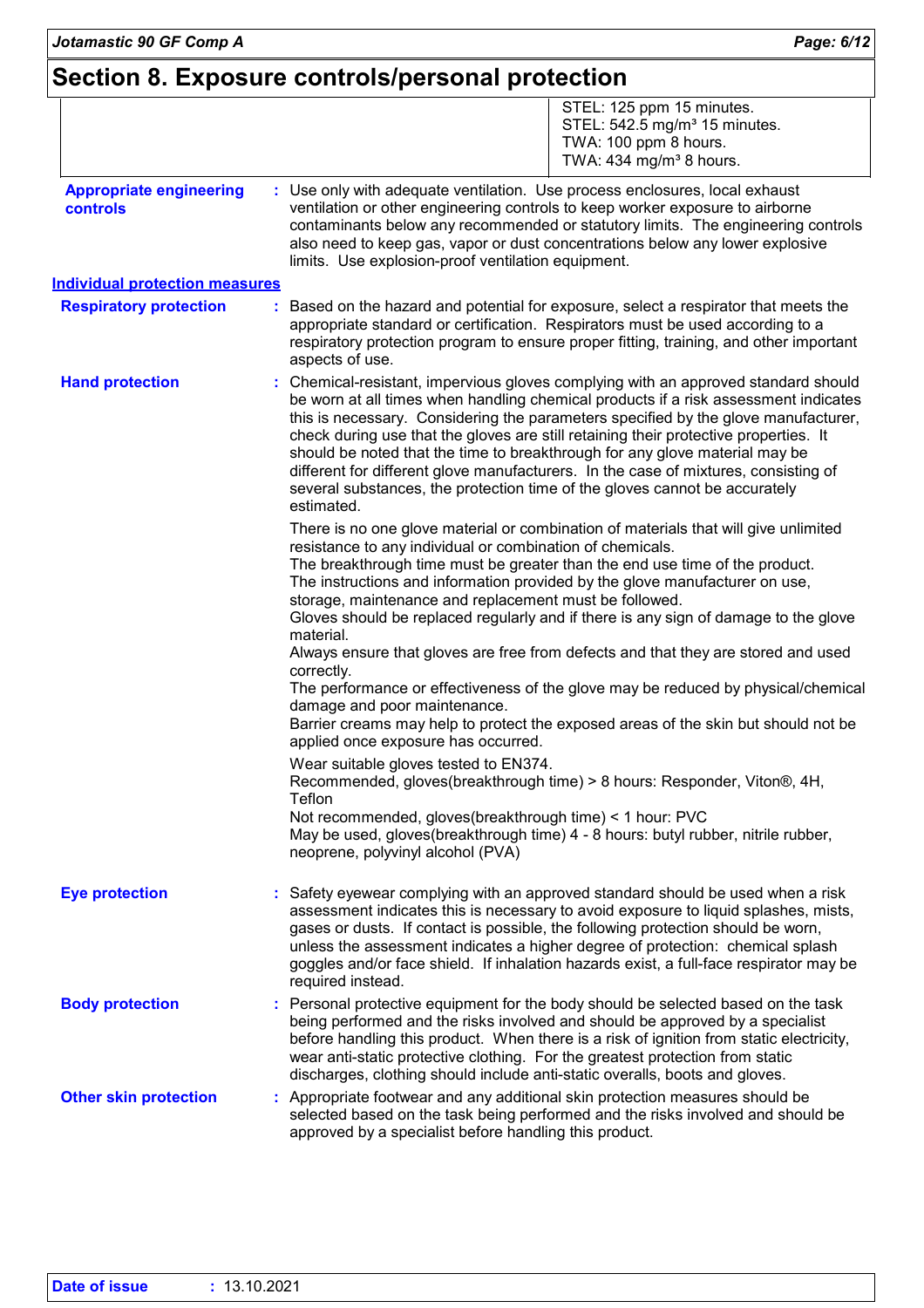### **Section 8. Exposure controls/personal protection**

#### **Hygiene measures :**

Wash hands, forearms and face thoroughly after handling chemical products, before eating, smoking and using the lavatory and at the end of the working period. Appropriate techniques should be used to remove potentially contaminated clothing. Contaminated work clothing should not be allowed out of the workplace. Wash contaminated clothing before reusing. Ensure that eyewash stations and safety showers are close to the workstation location.

### **Section 9. Physical and chemical properties**

| <b>Appearance</b>                                 |                                                                                                                                             |
|---------------------------------------------------|---------------------------------------------------------------------------------------------------------------------------------------------|
| <b>Physical state</b>                             | $:$ Liquid.                                                                                                                                 |
| <b>Color</b>                                      | : Grey, Red                                                                                                                                 |
| <b>Odor</b>                                       | : Characteristic.                                                                                                                           |
| <b>Odor threshold</b>                             | : Not available.                                                                                                                            |
| pH                                                | : Not applicable.                                                                                                                           |
| <b>Melting point</b>                              | : Not applicable.                                                                                                                           |
| <b>Boiling point</b>                              | : Lowest known value: $108^{\circ}$ C (226.4 $^{\circ}$ F) (2-methylpropan-1-ol). Weighted average:<br>228.81°C (443.9°F)                   |
| <b>Flash point</b>                                | : Closed cup: $33^{\circ}$ C (91.4 $^{\circ}$ F)                                                                                            |
| <b>Evaporation rate</b>                           | : Highest known value: 0.84 (ethylbenzene) Weighted average: 0.6compared with<br>butyl acetate                                              |
| <b>Flammability (solid, gas)</b>                  | : Not applicable.                                                                                                                           |
| Lower and upper explosive<br>(flammable) limits   | $: 0.8 - 13\%$                                                                                                                              |
| <b>Vapor pressure</b>                             | : Highest known value: <1.6 kPa (<12 mm Hg) (at $20^{\circ}$ C) (2-methylpropan-1-ol).<br>Weighted average: 0.37 kPa (2.78 mm Hg) (at 20°C) |
| <b>Vapor density</b>                              | : Highest known value: 11.7 (Air = 1) (epoxy resin (MW $\leq$ 700)). Weighted average:<br>7.74 $(Air = 1)$                                  |
| <b>Relative density</b>                           | : 1.50588 to 1.589 g/cm <sup>3</sup>                                                                                                        |
| <b>Solubility</b>                                 | : Insoluble in the following materials: cold water and hot water.                                                                           |
| <b>Partition coefficient: n-</b><br>octanol/water | : Not available.                                                                                                                            |
| <b>Auto-ignition temperature</b>                  | : Lowest known value: >375°C (>707°F) (hydrocarbons, c9-unsatd., polymd.).                                                                  |
| <b>Decomposition temperature</b>                  | : Not available.                                                                                                                            |
| <b>Viscosity</b>                                  | : Kinematic (40°C (104°F)): >0.205 cm <sup>2</sup> /s (>20.5 cSt)                                                                           |

### **Section 10. Stability and reactivity**

| <b>Chemical stability</b>                           | : The product is stable.                                                                                                                                                     |
|-----------------------------------------------------|------------------------------------------------------------------------------------------------------------------------------------------------------------------------------|
| <b>Possibility of hazardous</b><br><b>reactions</b> | : Under normal conditions of storage and use, hazardous reactions will not occur.                                                                                            |
| <b>Conditions to avoid</b>                          | : Avoid all possible sources of ignition (spark or flame). Do not pressurize, cut, weld,<br>braze, solder, drill, grind or expose containers to heat or sources of ignition. |
| Incompatible materials                              | : Keep away from the following materials to prevent strong exothermic reactions:<br>oxidizing agents, strong alkalis, strong acids.                                          |
| <b>Hazardous decomposition</b><br>products          | : Under normal conditions of storage and use, hazardous decomposition products<br>should not be produced.                                                                    |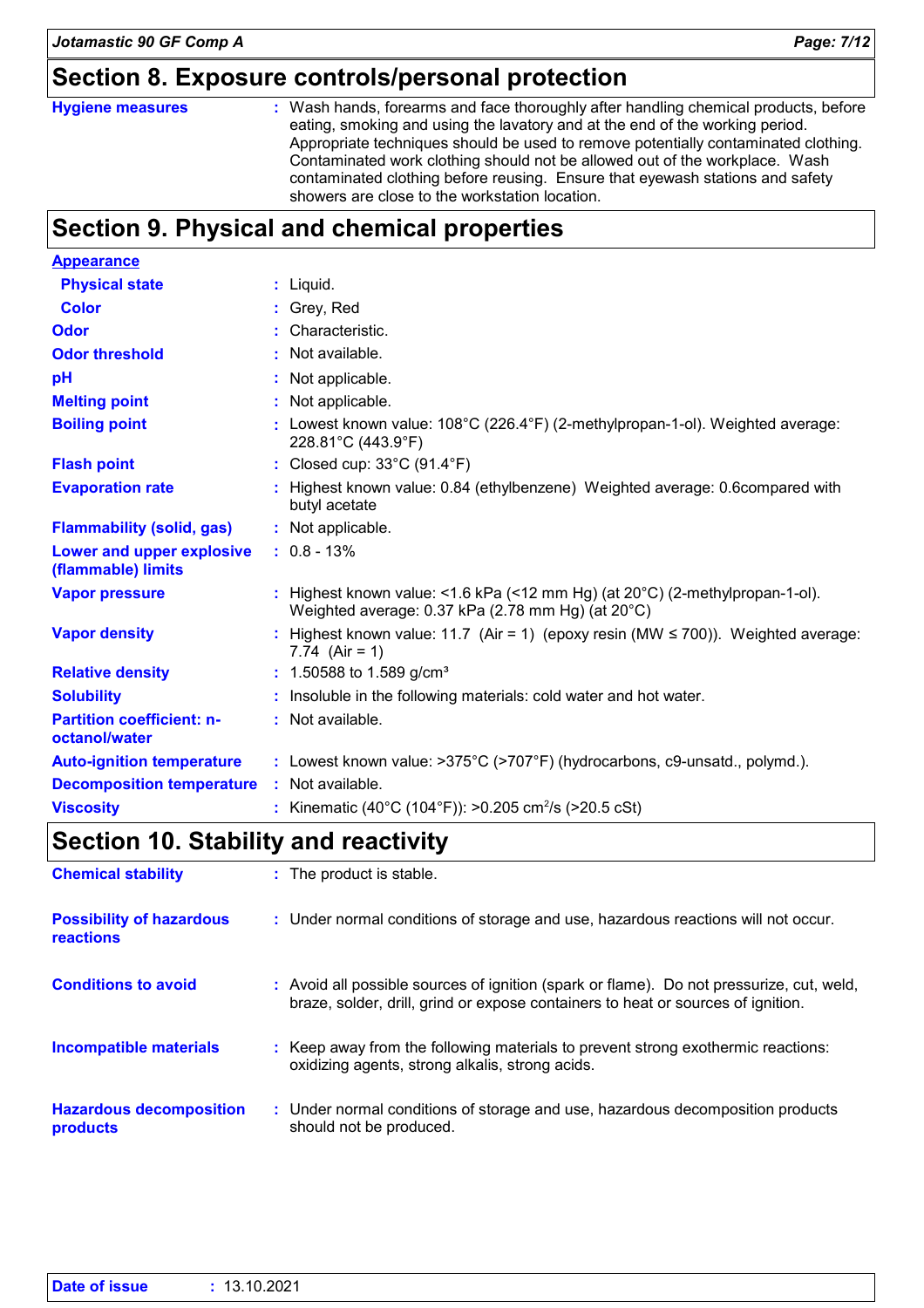## **Section 11. Toxicological information**

### **Information on toxicological effects**

### **Acute toxicity**

| <b>Product/ingredient name</b> | <b>Result</b>                | <b>Species</b> | <b>Dose</b>             | <b>Exposure</b> |
|--------------------------------|------------------------------|----------------|-------------------------|-----------------|
| epoxy resin (MW $\leq$ 700)    | LD50 Dermal                  | Rabbit         | $20$ g/kg               |                 |
|                                | LD50 Oral                    | Mouse          | 15600 mg/kg             |                 |
| xylene                         | <b>LC50 Inhalation Vapor</b> | Rat            | $20$ mg/l               | 4 hours         |
|                                | LD50 Oral                    | Rat            | 4300 mg/kg              |                 |
|                                | <b>TDLo Dermal</b>           | Rabbit         | 4300 mg/kg              |                 |
| 2-methylpropan-1-ol            | <b>LC50 Inhalation Vapor</b> | Rat            | 19200 mg/m <sup>3</sup> | 4 hours         |
|                                | LD50 Dermal                  | Rabbit         | 3400 mg/kg              |                 |
|                                | LD50 Oral                    | Rat            | 2460 mg/kg              |                 |
| benzyl alcohol                 | LD50 Oral                    | Rat            | 1230 mg/kg              |                 |
| ethylbenzene                   | <b>LC50 Inhalation Vapor</b> | Rat - Male     | $17.8$ mg/l             | 4 hours         |
|                                | LD50 Dermal                  | Rabbit         | >5000 mg/kg             |                 |
|                                | LD50 Oral                    | Rat            | 3500 mg/kg              |                 |
| Phenol, styrenated             | LD50 Dermal                  | Rabbit         | >5010 mg/kg             |                 |
|                                | LD50 Oral                    | Rat            | 2500 mg/kg              |                 |

#### **Irritation/Corrosion**

| <b>Product/ingredient name</b> | <b>Result</b>          | <b>Species</b>                     | <b>Score</b> | <b>Exposure</b>           | <b>Observation</b>       |
|--------------------------------|------------------------|------------------------------------|--------------|---------------------------|--------------------------|
| epoxy resin (MW $\leq$ 700)    | Eyes - Severe irritant | Rabbit                             |              | 24 hours 2<br>milligrams  | $\overline{\phantom{0}}$ |
|                                | Skin - Mild irritant   | Rabbit                             |              | 500<br>milligrams         |                          |
| xylene                         | Eyes - Mild irritant   | Rabbit                             |              | 87 milligrams             |                          |
|                                | Skin - Mild irritant   | Rat                                |              | 8 hours 60<br>microliters | $\blacksquare$           |
| 2-methylpropan-1-ol            | Eyes - Irritant        | Mammal -<br>species<br>unspecified |              |                           |                          |
|                                | Skin - Mild irritant   | Mammal -<br>species<br>unspecified |              |                           |                          |
| benzyl alcohol                 | Eyes - Mild irritant   | Mammal -<br>species<br>unspecified |              |                           |                          |
| Phenol, methylstyrenated       | Skin - Mild irritant   | Mammal -<br>species<br>unspecified |              |                           |                          |
| Phenol, styrenated             | Eyes - Mild irritant   | Rabbit                             |              | 0.1 Mililiters            |                          |
|                                | Skin - Mild irritant   | Rabbit                             |              | 0.5 Mililiters            | -                        |
|                                | Skin - Mild irritant   | Mammal -<br>species<br>unspecified |              |                           |                          |

#### **Sensitization**

| <b>Product/ingredient name</b>       | <b>Route of</b><br>exposure | <b>Species</b>                  | <b>Result</b> |  |
|--------------------------------------|-----------------------------|---------------------------------|---------------|--|
| epoxy resin (MW $\leq$ 700)          | skin                        | Mammal - species<br>unspecified | Sensitizing   |  |
| hydrocarbons, c9-unsatd.,<br>polymd. | skin                        | Mammal - species<br>unspecified | Sensitizing   |  |
| glycidyl ether of 3-alkyl<br>phenol  | skin                        | Mammal - species<br>unspecified | Sensitizing   |  |
| Phenol, methylstyrenated             | skin                        | Mammal - species<br>unspecified | Sensitizing   |  |
| Phenol, styrenated                   | skin                        | Mammal - species<br>unspecified | Sensitizing   |  |

#### **Mutagenicity**

Not available.

#### **Carcinogenicity**

| Date of issue |  | : 13.10.2021 |  |
|---------------|--|--------------|--|
|               |  |              |  |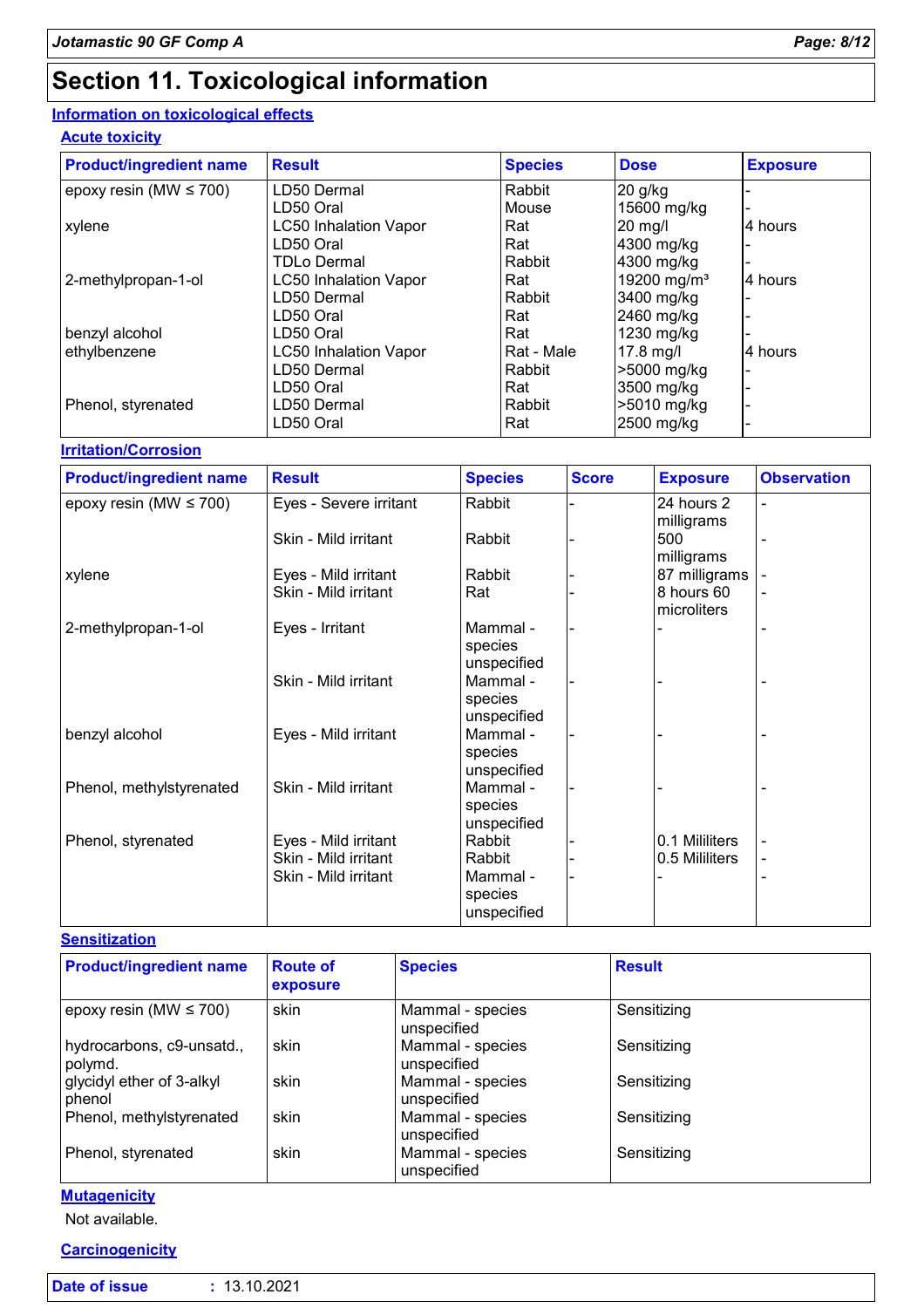### **Section 11. Toxicological information**

Not available.

#### **Reproductive toxicity**

Not available.

#### **Teratogenicity**

Not available.

#### **Specific target organ toxicity (single exposure)**

| <b>Name</b>         | <b>Category</b> | <b>Route of</b><br>exposure | <b>Target organs</b>                   |
|---------------------|-----------------|-----------------------------|----------------------------------------|
| <b>xylene</b>       | Category 3      |                             | Respiratory tract<br>irritation        |
| 2-methylpropan-1-ol | Category 3      |                             | <b>Respiratory tract</b><br>irritation |
|                     | Category 3      |                             | Narcotic effects                       |

#### **Specific target organ toxicity (repeated exposure)**

| <b>Name</b>    | <b>Category</b> | <b>Route of</b><br><b>exposure</b> | <b>Target organs</b> |
|----------------|-----------------|------------------------------------|----------------------|
| l ethvlbenzene | Category 2      | -                                  | hearing organs       |

#### **Aspiration hazard**

| <b>Name</b>   | Result                                |
|---------------|---------------------------------------|
| xylene        | <b>ASPIRATION HAZARD - Category 1</b> |
| lethylbenzene | <b>ASPIRATION HAZARD - Category 1</b> |

| <b>Information on the likely</b><br>routes of exposure | : Not available.                                                                                       |
|--------------------------------------------------------|--------------------------------------------------------------------------------------------------------|
| <b>Potential acute health effects</b>                  |                                                                                                        |
| <b>Eye contact</b>                                     | : Causes serious eye damage.                                                                           |
| <b>Inhalation</b>                                      | No known significant effects or critical hazards.                                                      |
| <b>Skin contact</b>                                    | : Causes skin irritation. May cause an allergic skin reaction.                                         |
| <b>Ingestion</b>                                       | : No known significant effects or critical hazards.                                                    |
|                                                        | Symptoms related to the physical, chemical and toxicological characteristics                           |
| <b>Eye contact</b>                                     | : Adverse symptoms may include the following:<br>pain<br>watering<br>redness                           |
| <b>Inhalation</b>                                      | No specific data.                                                                                      |
| <b>Skin contact</b>                                    | : Adverse symptoms may include the following:<br>pain or irritation<br>redness<br>blistering may occur |
| <b>Ingestion</b>                                       | Adverse symptoms may include the following:<br>stomach pains                                           |
|                                                        | Delayed and immediate effects and also chronic effects from short and long term exposure               |
| <b>Short term exposure</b>                             |                                                                                                        |
| <b>Potential immediate</b><br>effects                  | : Not available.                                                                                       |
| <b>Potential delayed effects</b>                       | : Not available.                                                                                       |
| <b>Long term exposure</b>                              |                                                                                                        |
| <b>Potential immediate</b><br>effects                  | : Not available.                                                                                       |
| : 13.10.2021<br><b>Date of issue</b>                   |                                                                                                        |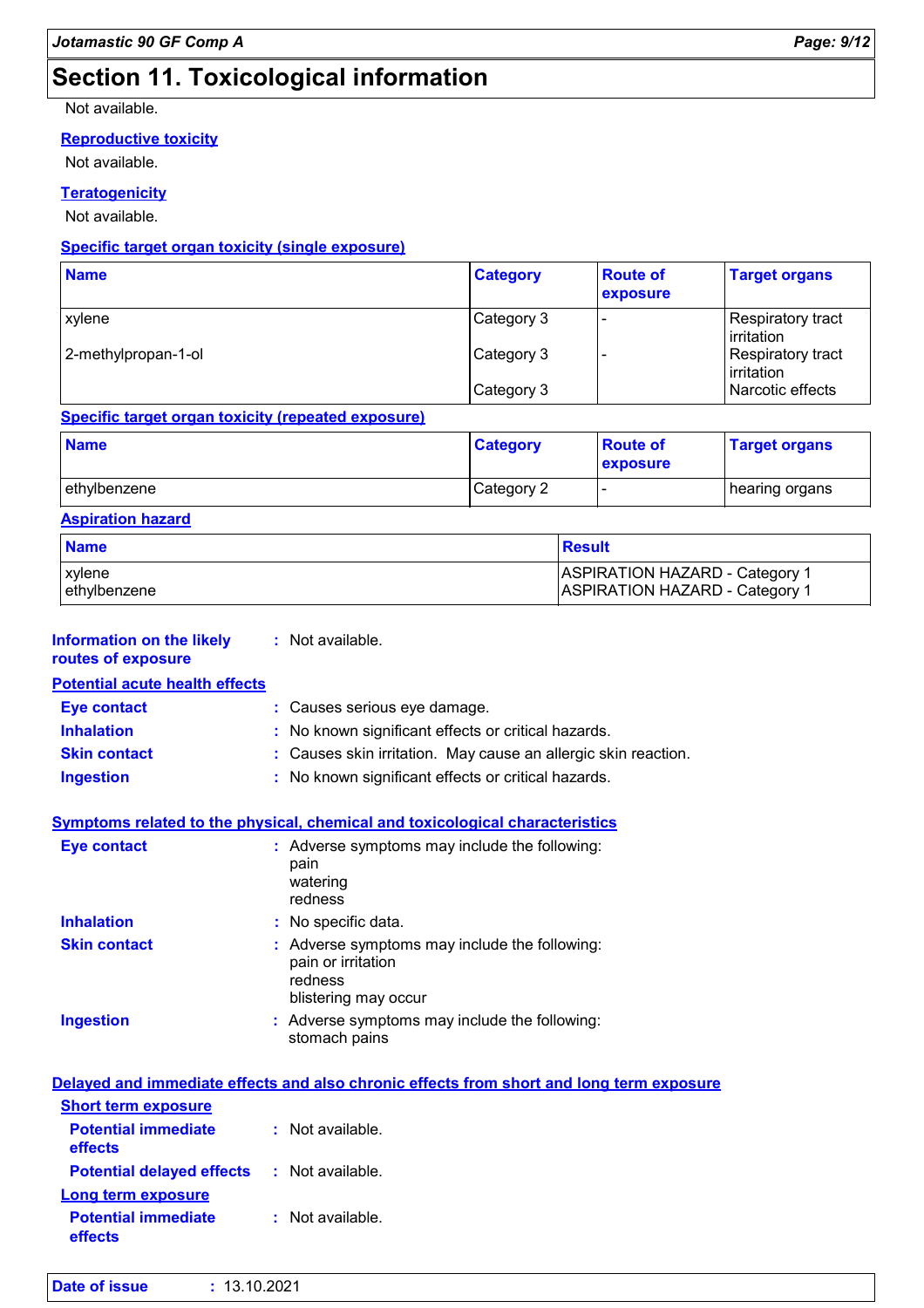### **Section 11. Toxicological information**

### **Potential delayed effects :** Not available.

**Potential chronic health effects**

#### Not available.

| <b>General</b>               | : Once sensitized, a severe allergic reaction may occur when subsequently exposed<br>to very low levels. |
|------------------------------|----------------------------------------------------------------------------------------------------------|
| <b>Carcinogenicity</b>       | : No known significant effects or critical hazards.                                                      |
| <b>Mutagenicity</b>          | : No known significant effects or critical hazards.                                                      |
| <b>Teratogenicity</b>        | : No known significant effects or critical hazards.                                                      |
| <b>Developmental effects</b> | : No known significant effects or critical hazards.                                                      |
| <b>Fertility effects</b>     | : No known significant effects or critical hazards.                                                      |

#### **Numerical measures of toxicity**

#### **Acute toxicity estimates**

| Route               | <b>ATE value</b> |
|---------------------|------------------|
| Oral                | 49200 mg/kg      |
| Dermal              | 19349.16 mg/kg   |
| Inhalation (vapors) | 164.51 mg/l      |

### **Section 12. Ecological information**

#### **Toxicity**

| <b>Product/ingredient name</b> | <b>Result</b>                      | <b>Species</b>                      | <b>Exposure</b> |
|--------------------------------|------------------------------------|-------------------------------------|-----------------|
| epoxy resin (MW $\leq$ 700)    | Acute EC50 1.4 mg/l                | Daphnia                             | 48 hours        |
|                                | Acute LC50 3.1 mg/l                | Fish - pimephales promelas          | 96 hours        |
|                                | Chronic NOEC 0.3 mg/l              | Fish                                | 21 days         |
| xylene                         | Acute LC50 8500 µg/l Marine water  | Crustaceans - Palaemonetes<br>pugio | 48 hours        |
|                                | Acute LC50 13400 µg/l Fresh water  | Fish - Pimephales promelas          | 96 hours        |
| 2-methylpropan-1-ol            | Chronic NOEC 4000 µg/l Fresh water | Daphnia - Daphnia magna             | 21 days         |
| ethylbenzene                   | Acute EC50 7700 µg/l Marine water  | Algae - Skeletonema costatum        | 96 hours        |
|                                | Acute EC50 2.93 mg/l               | Daphnia                             | 48 hours        |
|                                | Acute LC50 4.2 mg/l                | Fish                                | 96 hours        |
| Phenol, styrenated             | Acute EC50 100 mg/l                | Algae                               | 172 hours       |
|                                | Acute EC50 54 mg/l                 | Daphnia                             | 48 hours        |
|                                | Acute LC50 25.8 mg/l               | Fish                                | 96 hours        |

#### **Persistence and degradability**

| <b>Product/ingredient name</b> | <b>Aquatic half-life</b> | <b>Photolysis</b> | Biodegradability |
|--------------------------------|--------------------------|-------------------|------------------|
| epoxy resin (MW $\leq$ 700)    |                          |                   | Not readily      |
| xylene                         |                          |                   | <b>Readily</b>   |
| l benzvl alcohol               |                          |                   | <b>Readily</b>   |
| ethylbenzene                   |                          |                   | <b>Readily</b>   |

#### **Bioaccumulative potential**

| <b>Product/ingredient name</b> | LogP <sub>ow</sub> | <b>BCF</b>  | <b>Potential</b> |
|--------------------------------|--------------------|-------------|------------------|
| epoxy resin (MW $\leq$ 700)    | 2.64 to 3.78       | 31          | llow             |
| xylene                         | 3.12               | 8.1 to 25.9 | llow             |
| hydrocarbons, c9-unsatd.,      | 3.627              |             | llow             |
| polymd.                        |                    |             |                  |
| 2-methylpropan-1-ol            |                    |             | llow             |
| benzyl alcohol                 | 0.87               | < 100       | llow             |
| ethylbenzene                   | 3.6                |             | llow             |
| Phenol, methylstyrenated       | 3.627              |             | llow             |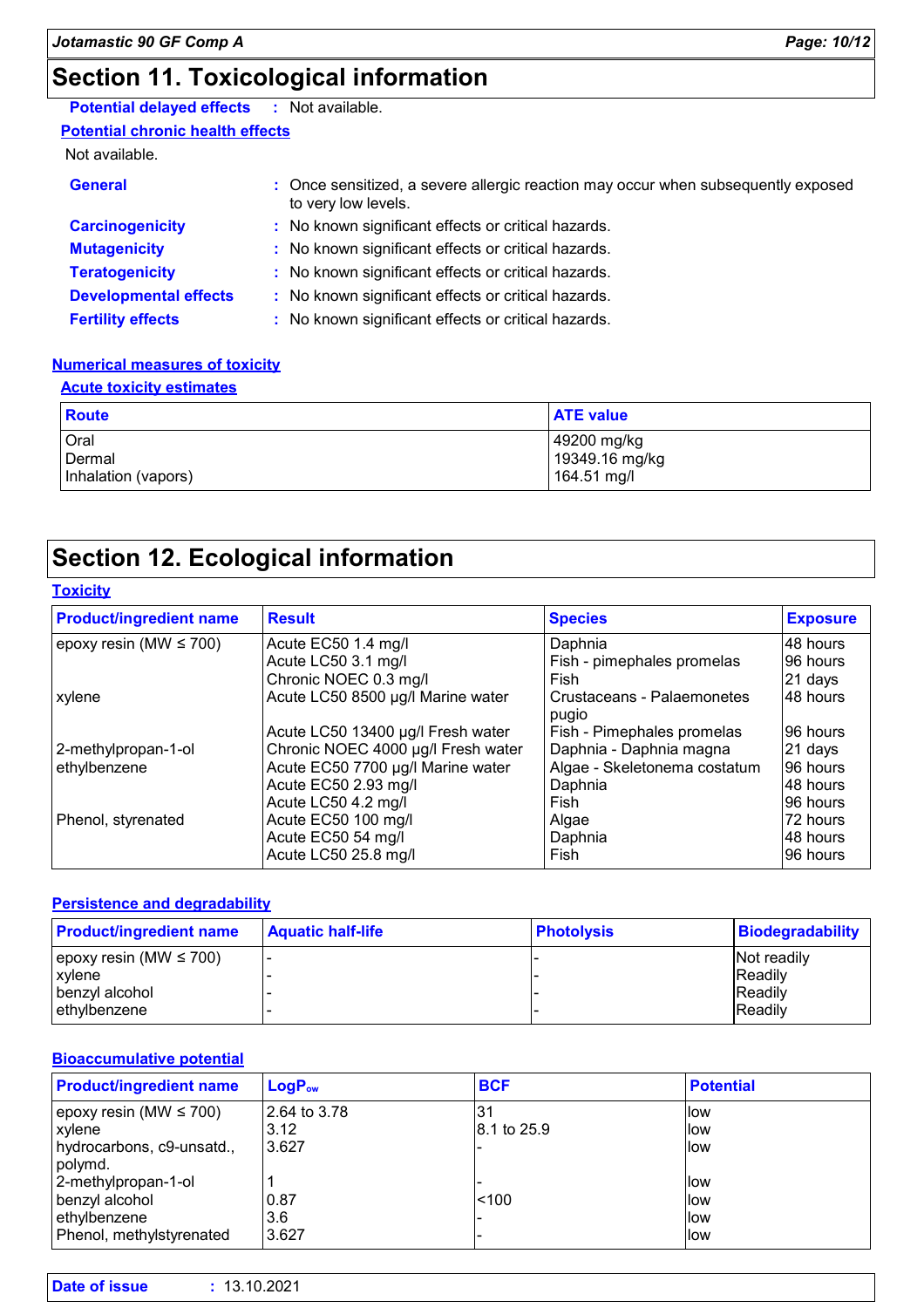### **Section 12. Ecological information**

#### **Mobility in soil**

| <b>Soil/water partition</b> | : Not available. |
|-----------------------------|------------------|
| <b>coefficient (Koc)</b>    |                  |

**Other adverse effects :** No known significant effects or critical hazards.

### **Section 13. Disposal considerations**

The generation of waste should be avoided or minimized wherever possible. Disposal of this product, solutions and any by-products should at all times comply with the requirements of environmental protection and waste disposal legislation and any regional local authority requirements. Dispose of surplus and nonrecyclable products via a licensed waste disposal contractor. Waste should not be disposed of untreated to the sewer unless fully compliant with the requirements of all authorities with jurisdiction. Waste packaging should be recycled. Incineration or landfill should only be considered when recycling is not feasible. This material and its container must be disposed of in a safe way. Care should be taken when handling emptied containers that have not been cleaned or rinsed out. Empty containers or liners may retain some product residues. Vapor from product residues may create a highly flammable or explosive atmosphere inside the container. Do not cut, weld or grind used containers unless they have been cleaned thoroughly internally. Avoid dispersal of spilled material and runoff and contact with soil, waterways, drains and sewers. **Disposal methods :**

### **Section 14. Transport information**

|                                        | <b>UN</b>                        | <b>IMDG</b>                              | <b>IATA</b>    |
|----------------------------------------|----------------------------------|------------------------------------------|----------------|
| <b>UN number</b>                       | <b>UN1263</b>                    | <b>UN1263</b>                            | <b>UN1263</b>  |
| <b>UN proper</b><br>shipping name      | Paint                            | Paint                                    | Paint          |
| <b>Transport hazard</b><br>class(es)   | $\mathbf{3}$                     | 3                                        | 3              |
| <b>Packing group</b>                   | $\mathbf{III}$                   | III                                      | $\mathbf{III}$ |
| <b>Environmental</b><br><b>hazards</b> | No.                              | No.                                      | No.            |
| <b>Additional</b><br>information       |                                  | <b>Emergency schedules F-E,</b><br>$S-E$ |                |
| <b>ADR / RID</b>                       | : Tunnel restriction code: (D/E) |                                          |                |

Hazard identification number: 30

ADR/RID: Viscous substance. Not restricted, ref. chapter 2.2.3.1.5 (applicable to receptacles < 450 litre capacity).

**IMDG :** IMDG: Viscous substance. Transport in accordance with paragraph 2.3.2.5 (applicable to receptacles < 450 litre capacity).

**Special precautions for user Transport within user's premises:** always transport in closed containers that are **:** upright and secure. Ensure that persons transporting the product know what to do in the event of an accident or spillage.